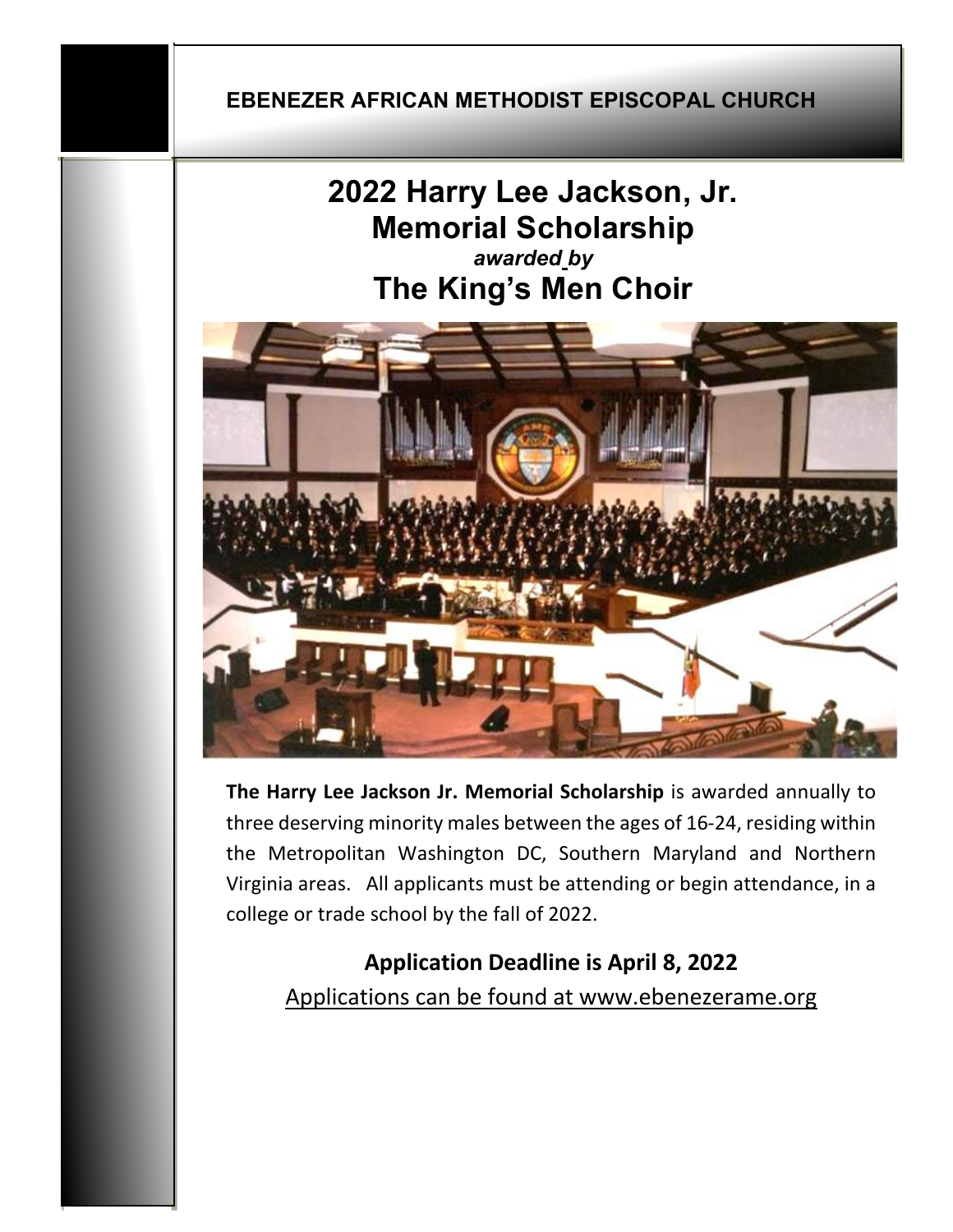### **EBENEZER AFRICAN METHODIST EPISCOPAL CHURCH**

**7707 Allentown Road • Fort Washington, MD 20744 • Phone: 301/248-8833** 

#### **Rev. Dr. Grainger Browning, Jr., Senior Pastor • Rev. Dr. Jo Ann Browning, Co-Pastor**

Greetings in the name of our Lord and Savior Jesus Christ! Congratulations on your accomplishments so far! The Harry Lee Jackson Jr. Memorial Scholarships are annually awarded to three deserving minority males between the ages of 16- 24, residing within the Metropolitan Washington DC, Southern Maryland and Northern Virginia area.

The scholarships are awarded to honor the life and legacy of Harry Lee Jackson Jr. who was a faithful and well respected member of the King's Men Choir. His memory, Godly manner and unwavering faith live on through this scholarship as well as in the hearts of all who came to know him. The King's Men Choir consists of approximately 100 Christian Brothers who sing to the honor and glory of our Lord and Savior Jesus Christ. Three \$1,000.00 scholarships will be awarded and are to be used to subsidize the cost of a higher education, (college, professional/trade school, etc.).

On behalf of our Pastors, Reverend Dr. Grainger Browning Jr. and Reverend Dr. Jo Ann Browning, our Choir Director, Elder Byron Cage, our Executive Director Brother Robert Hunter and the King's Men Scholarship Committee Chairman, Brother Gregory Terrell, we thank you for your application but most of all, for your successful accomplishments.

#### **ELIGIBILITY REQUIREMENTS:**

#### **To be eligible for these scholarships you must:**

- **1.** Be a minority male between the ages of 16-24 years old.
- **2.** Be a resident of Washington DC, Southern Maryland or Northern Virginia.
- **3.** Begin attendance in a college or trade school by the fall of 2022.
- **4.** Submit a 200 to 300 word essay on the topic "The Responsibilities of a Christian Man and Good Student."
- **5.** Provide an official copy of your college acceptance letter, if you are entering your first year.
- **6.** Provide two (2) 2022 letters of recommendation from non-family members.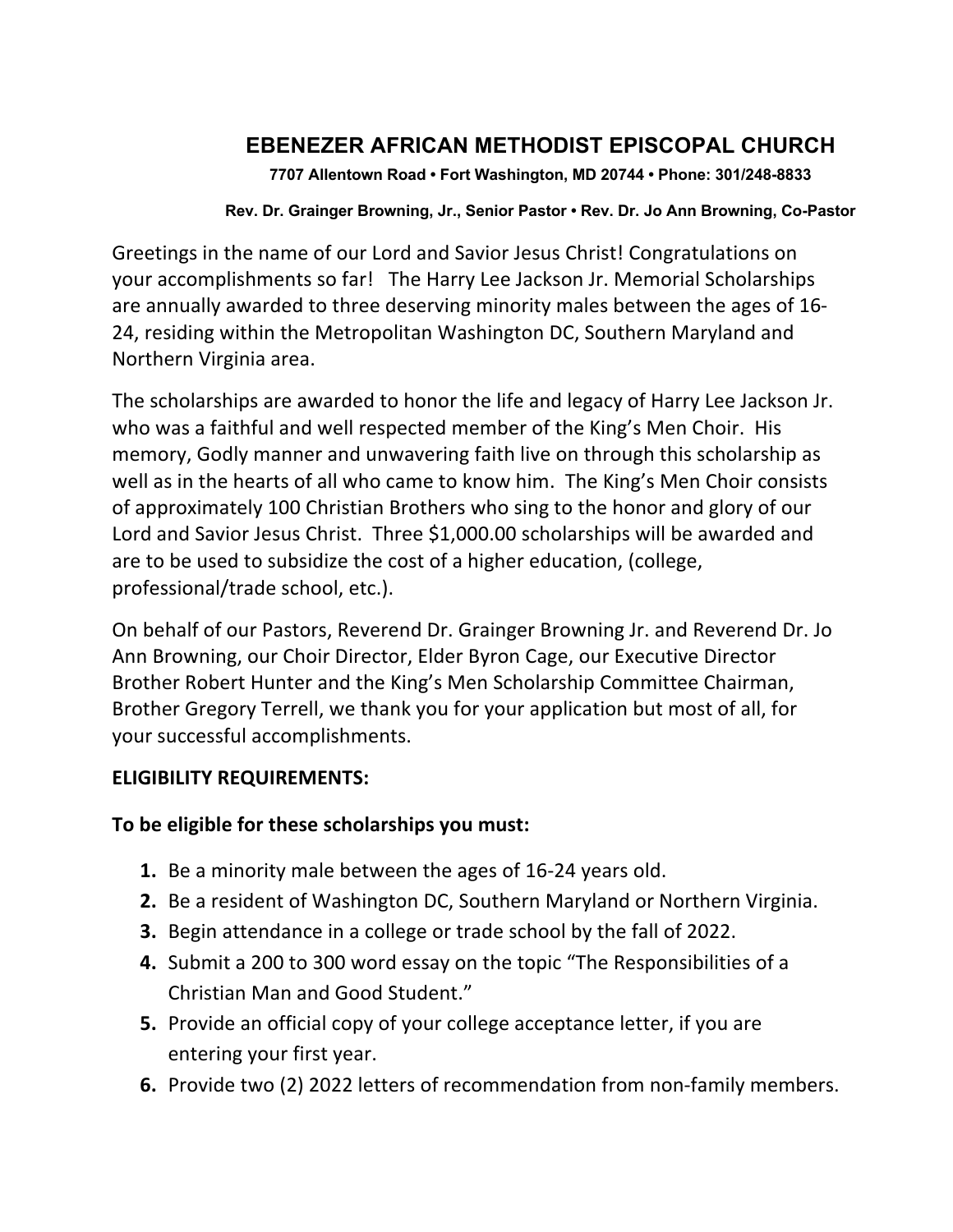## **The Harry Lee Jackson Jr. Memorial Scholarship 2022**

### *Awarded by* **The King's Men Choir of Ebenezer AME Church**

#### **ALL APPLICATIONS AND SUPPORTING DOCUMENTS MUST BE RECEIVED BY April 8, 2022 in ONE PDF Document**

| 1. Applicants Information:                                                                                                                                                                            |              |                       |
|-------------------------------------------------------------------------------------------------------------------------------------------------------------------------------------------------------|--------------|-----------------------|
|                                                                                                                                                                                                       |              |                       |
| Last                                                                                                                                                                                                  | <b>First</b> | <b>Middle</b>         |
|                                                                                                                                                                                                       |              |                       |
|                                                                                                                                                                                                       |              |                       |
| Telephone ( ) _______________________                                                                                                                                                                 |              |                       |
|                                                                                                                                                                                                       |              |                       |
| <b>Street</b><br>2. Parental Information:                                                                                                                                                             | City         | <b>State/Zip Code</b> |
|                                                                                                                                                                                                       |              |                       |
| Last                                                                                                                                                                                                  | <b>First</b> | <b>Middle</b>         |
|                                                                                                                                                                                                       |              |                       |
| <b>Street</b>                                                                                                                                                                                         | City         | <b>State/Zip Code</b> |
|                                                                                                                                                                                                       |              |                       |
| 3. Academic Background:                                                                                                                                                                               |              |                       |
| High School <b>Example 2018</b> Address <b>Address Address Address Address Address Address Address Address Address Address Address Address Address Address Address Address Address Address Addres</b> |              |                       |